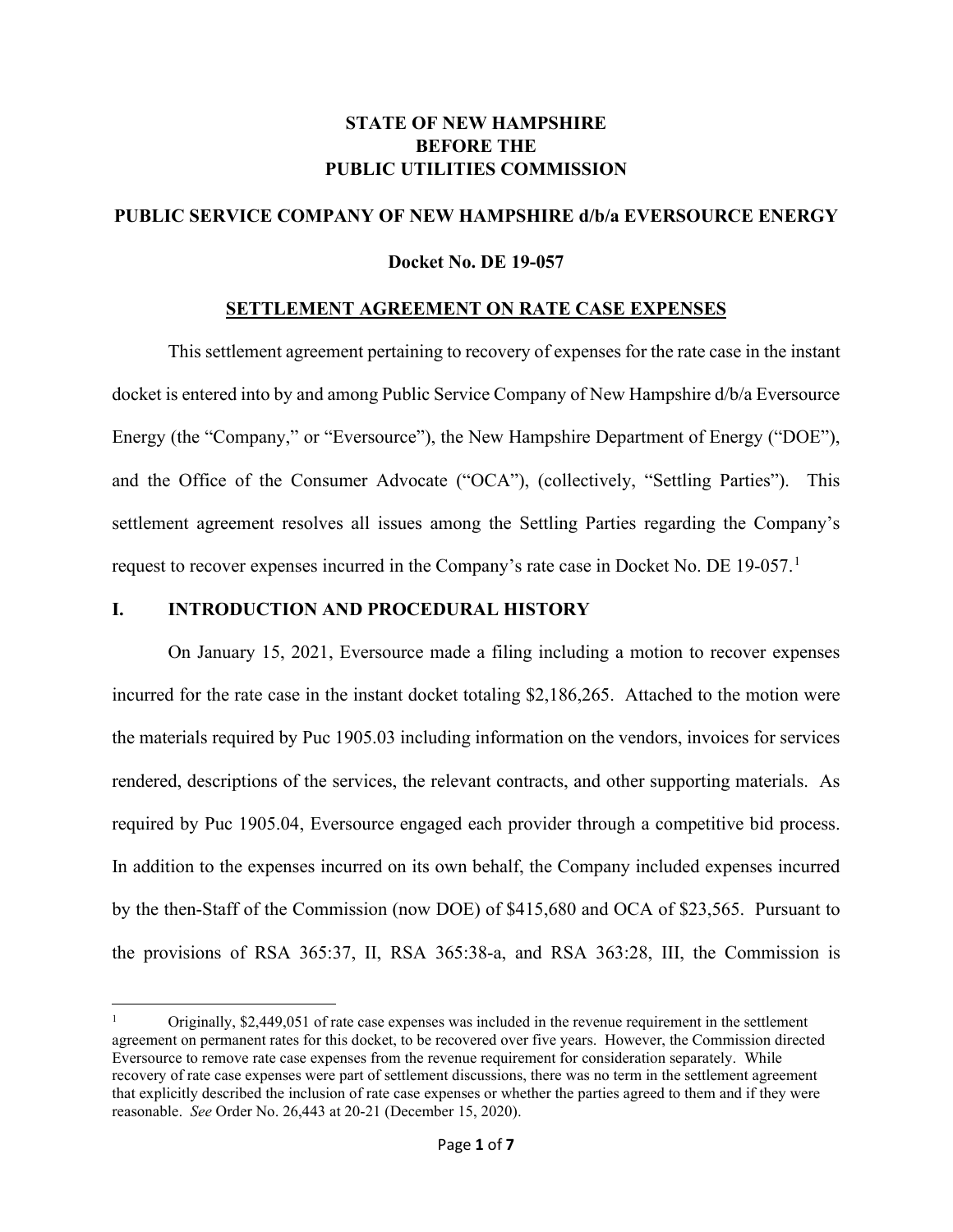authorized to assess certain costs of Commission Staff (now DOE) and the OCA to Eversource and the Company is entitled to recovery of those costs. Accordingly, Eversource sought recovery of the actual expenses incurred by the Company, DOE and OCA in a single motion totaling \$2,186,265.

On March 9, 2021, PUC Audit Staff (now DOE Audit, hereinafter "Audit") issued a draft audit report pertaining to the rate-case expense filing made by the Company, requesting clarification or additional information on numerous items, to which Eversource provided responses. On March 30, 2021, Audit issued its final audit report, recommending recovery of \$1,284,606 out of the \$2,186,265. Audit recommended the following for disallowance: \$695,579 in legal expenses from Keegan Werlin; \$9,025 for Economists, Inc. marginal cost study; \$7,425 for Economists, Inc. allocated cost study; \$38,432 related to work by Concentric, and; \$151,198 for work done by Randstad. Eversource agreed to the disallowance of \$38,432 of Concentric charges, but there was at least partial disagreement on all other amounts recommended for disallowance. On August 26, 2021, the DOE issued an inter-agency communication summarizing the final audit and agreeing with its findings, recommending the Commission adopt the final audit's findings and allow recovery of \$1,284,606 of the total \$2,186,265.

On September 24, 2021, Eversource filed a motion to reject DOE's recommendation on both substantive and procedural grounds, to which the DOE objected on October 4, 2021. On January 14, 2022, the Commission scheduled a hearing for February 22, 2022 to consider both Eversource's motion for recovery of rate case expenses and Eversource's motion to reject DOE's recommendation. Due to witness unavailability, the Company requested a new hearing date, and the Commission moved the hearing to March 29, 2022. Eversource filed testimony of Douglas P. Horton, Vice President of Eversource Energy Service Company, on March 22, 2022. On March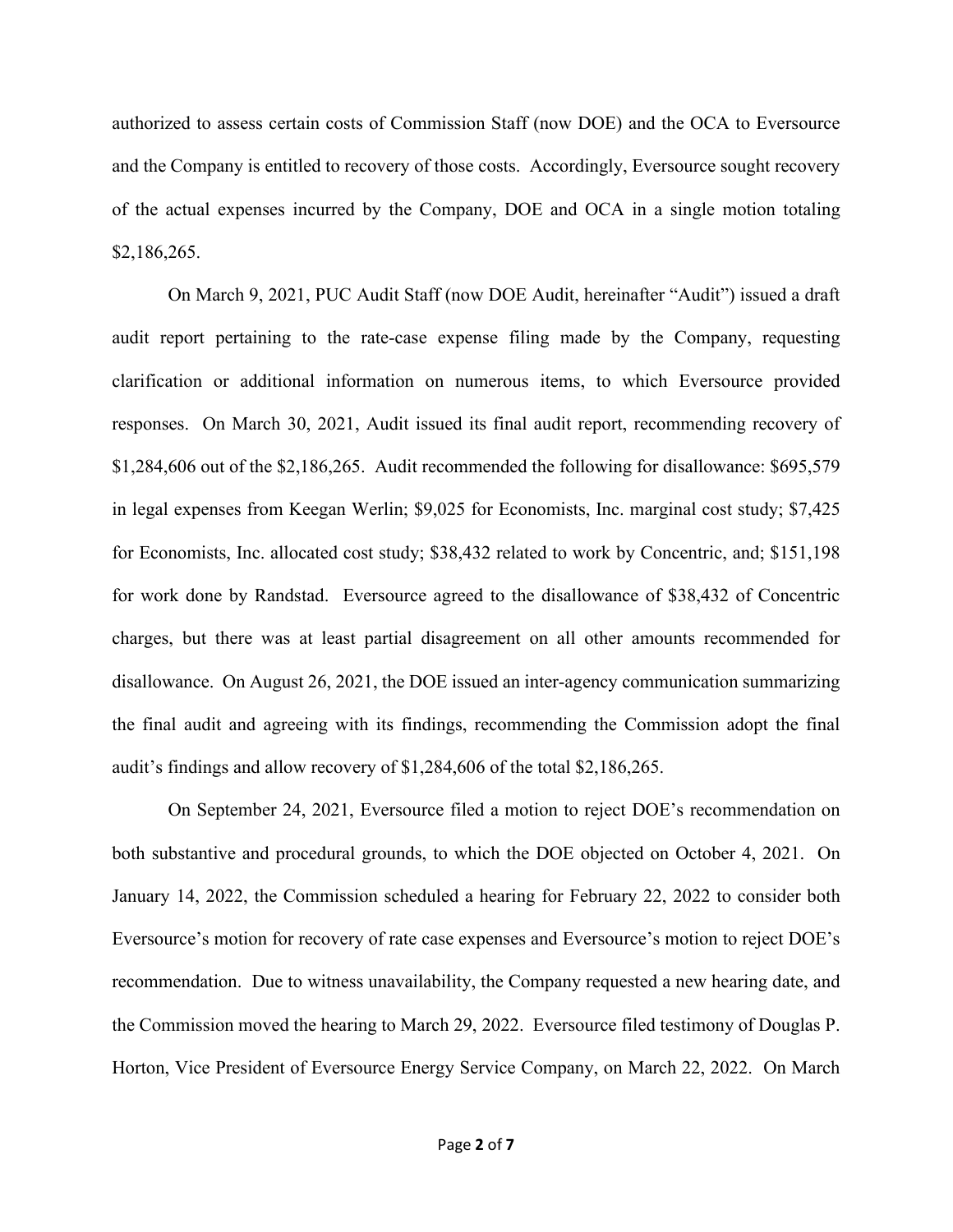23, 2022, DOE requested a further extension of the hearing date to review this testimony, and additional materials planned to be filed by the Company related to rate case expense recovery, which the Commission granted on March 25, setting the hearing date for May 26, 2022. On May 11, 2022, Eversource filed testimony of Robert A. Bersak, former Chief Regulatory Counsel for Eversource Energy Service Company.

Eversource and DOE have had a series of discussions regarding the recommended disallowances in the final audit report. The Company provided further detail and explanations regarding the contested expenses of: Keegan Werlin, Randstad, and the recommended disallowances for Economists, Inc. After considerable review, analysis and discussion by both Eversource and DOE, both parties decided to engage in good faith settlement negotiations with an aim to reach a compromise that resolves all contested expenses. Those negotiations resulted in terms to which both Eversource and the DOE as well as the OCA agree. Therefore, the Settling Parties recommend and request that the Commission approve this settlement agreement without modification, as it resolves all outstanding issues related to Eversource's recovery of rate caseexpenses in this docket.

#### **II. SETTLEMENT TERMS**

The following dollar amounts resolve the four disputed expense items for recovery by Eversource, and the Settling Parties agree to be just and reasonable. First, for the Keegan Werlin LLP legal expenses, the Settling Parties agree that the Company shall recover \$354,353. This result balances DOE's and OCA's concerns regarding the need for, scope, efficiency and total cost of legal services provided by Keegan Werlin in the contested proceeding, while allowing recovery of a reasonable level of prudently incurred legal expenses commensurate with the level of work required in that proceeding.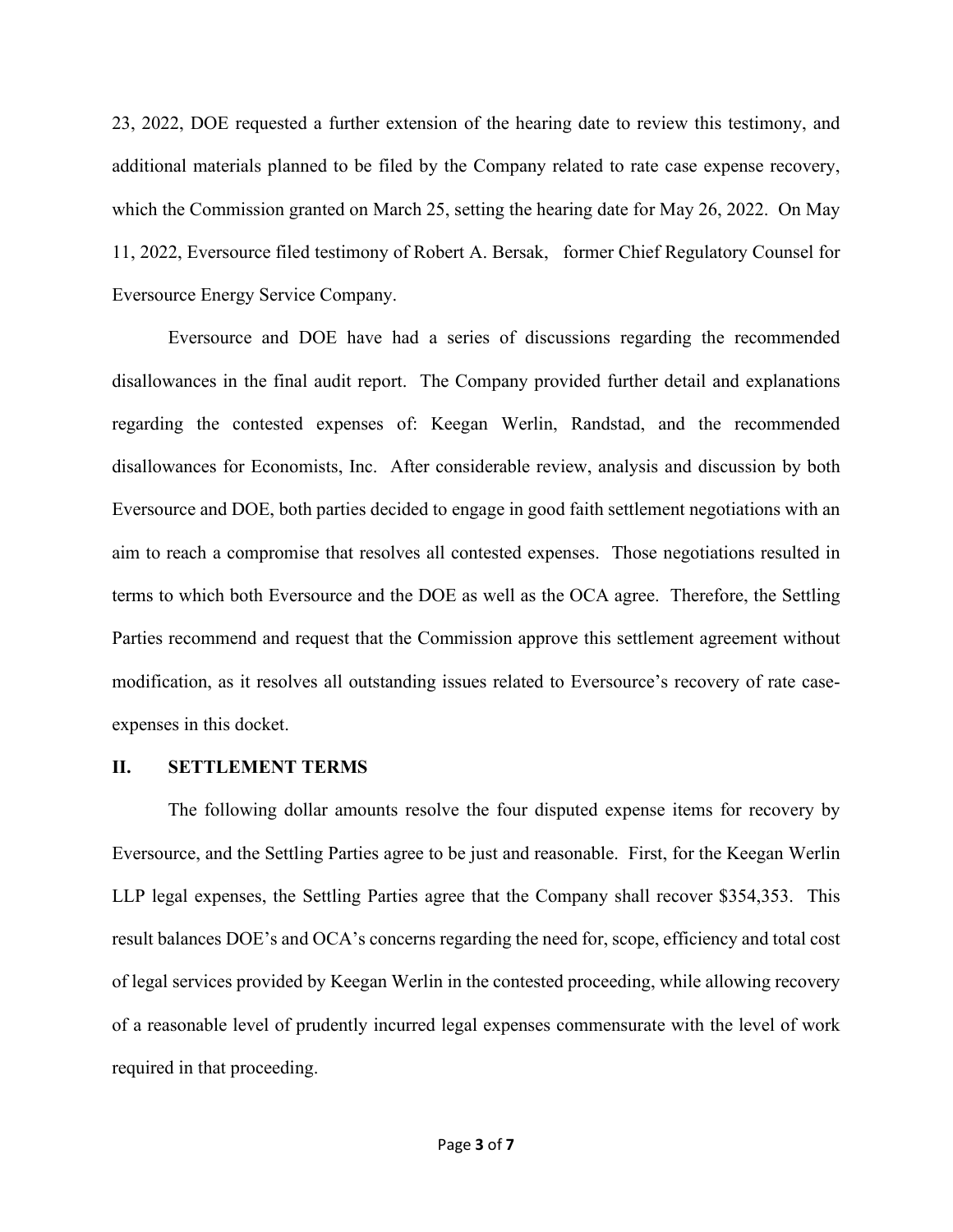Further, based on documentation provided by Eversource, the Settling Parties agree that the Company shall recover 75 percent of the \$151,198, or \$113,398 Eversource paid to Randstad for plant accounting services. For the marginal cost study conducted by Economists, Inc., the Settling Parties agree that none of the \$9,025 shall be disallowed, as these costs were necessarily incurred for this docket, and additionally applied to Docket No. DE 16-576 . Therefore, the full amount of \$175,494 will be recovered by Eversource. As for the allocated cost of service study conducted by Economists, Inc., the Company in response to Audit agreed to a disallowance of \$6,000 of the \$7,425 recommended for disallowance due to a typographical error, to which Audit agreed, resulting in recovery of \$272,164 for the Economists, Inc. allocated cost of service study. When added to the agreed-upon disallowance for costs from Concentric in the amount of \$38,432, this results in a total disallowance of \$423,458, and total recovery of \$1,762,807 by Eversource, which the Settling Parties agree is just and reasonable. An itemized list of the final recovery is as follows:

| Vendor                       | <b>Total Cost</b> | <b>Disallowance</b> | Recoverable |
|------------------------------|-------------------|---------------------|-------------|
| <b>Gannett Fleming</b>       | \$106,577         |                     | \$106,577   |
| <b>AON</b>                   | \$3,060           |                     | \$3,060     |
| <b>Spectrum Marketing</b>    | \$163,276         |                     | \$163,276   |
| <b>Blue Ridge Consulting</b> | \$88,308          |                     | \$88,308    |
| J. Randall Woolridge         | \$40,000          |                     | \$40,000    |
| <b>Brattle Group</b>         | \$149,359         |                     | \$149,359   |
| <b>Scott Mueller</b>         | \$138,013         |                     | \$138,013   |
| Strategen                    | \$5,881           |                     | \$5,881     |
| <b>Optimal Energy</b>        | \$17,684          |                     | \$17,684    |
| Economists, Inc. (MC)        | \$175,494         |                     | \$175,494   |
| Economists, Inc. (COS)       | \$278,164         | \$6,000             | \$272,164   |
| Concentric                   | \$173,672         | \$38,432            | \$135,240   |
| Randstad                     | \$151,198         | \$37,800            | \$113,398   |
| Keegan Werlin, LLC           | \$695,579         | \$341,226           | \$354,353   |
| <b>Total Recovery</b>        | \$2,186,265       |                     |             |
| <b>Requested</b>             |                   |                     |             |
| <b>Total Settlement</b>      |                   |                     | \$1,762,807 |
| <b>Recovery Amount:</b>      |                   |                     |             |
| <b>Total Disallowance:</b>   |                   | \$423,458           |             |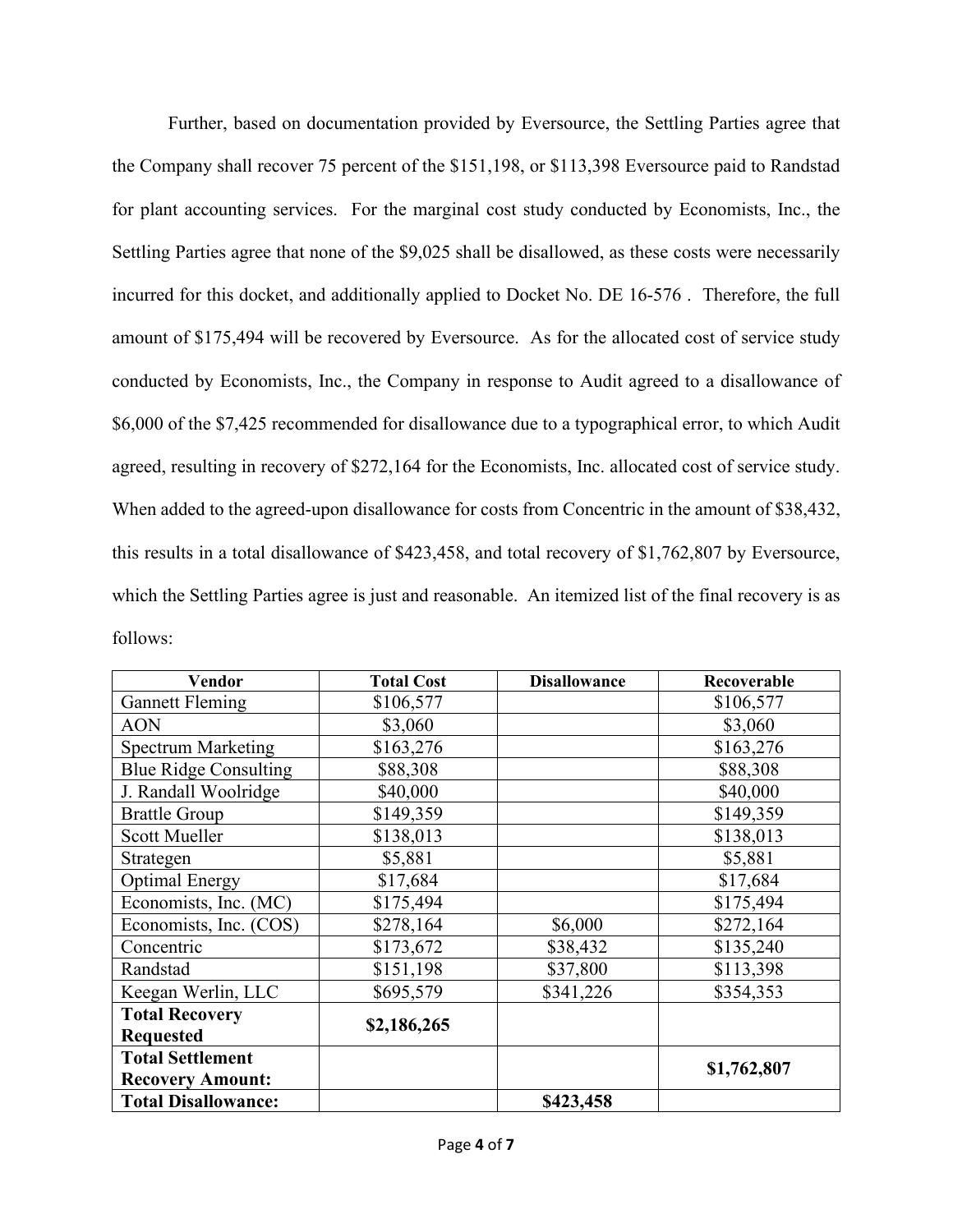Finally, the Settling Parties agree that Eversource shall recover the \$1,762,807 through the Regulatory Reconciliation Adjustment ("RRA") spread over five years, beginning with the August 1, 2022 RRA rate adjustment. For this year's expenses to be recovered starting August 1, the Settling Parties respectfully request an order on this settlement agreement be issued no later than July 25, 2022.

#### **III. GENERAL PROVISIONS**

The Settling Parties agree that all testimony and supporting documentation may be admitted as exhibits for purposes of consideration of this settlement agreement. Assent to admit all direct testimony without challenge does not constitute agreement by the Settling Parties that the content of the written testimony is accurate nor is it indicative of what weight, if any, should be given to the views of any witness. Reflecting the intent of this settlement agreement, the Settling Parties agree to forego cross-examining witnesses of the Settling Parties regarding their pre-filed testimony and, therefore, the admission into evidence of any witness's testimony or supporting documentation shall not be deemed in any respect to constitute an admission by any party to this settlement agreement that any allegation or contention in this proceeding is true or false, except that the sworn testimony of any witness shall constitute an admission by such witness.

This settlement agreement is expressly conditioned upon the Commission's acceptance of all of its provisions without change or condition. All terms are interdependent, and each Settling Party's agreement to each individual term is dependent upon all Settling Parties' agreement with all terms. If such complete acceptance is not granted by the Commission, or if acceptance is conditioned in any way, each of the Settling Parties shall have the opportunity to amend or terminate this settlement agreement or to seek reconsideration of the Commission's decision or condition. If this settlement agreement is terminated, it shall be deemed to be withdrawn and shall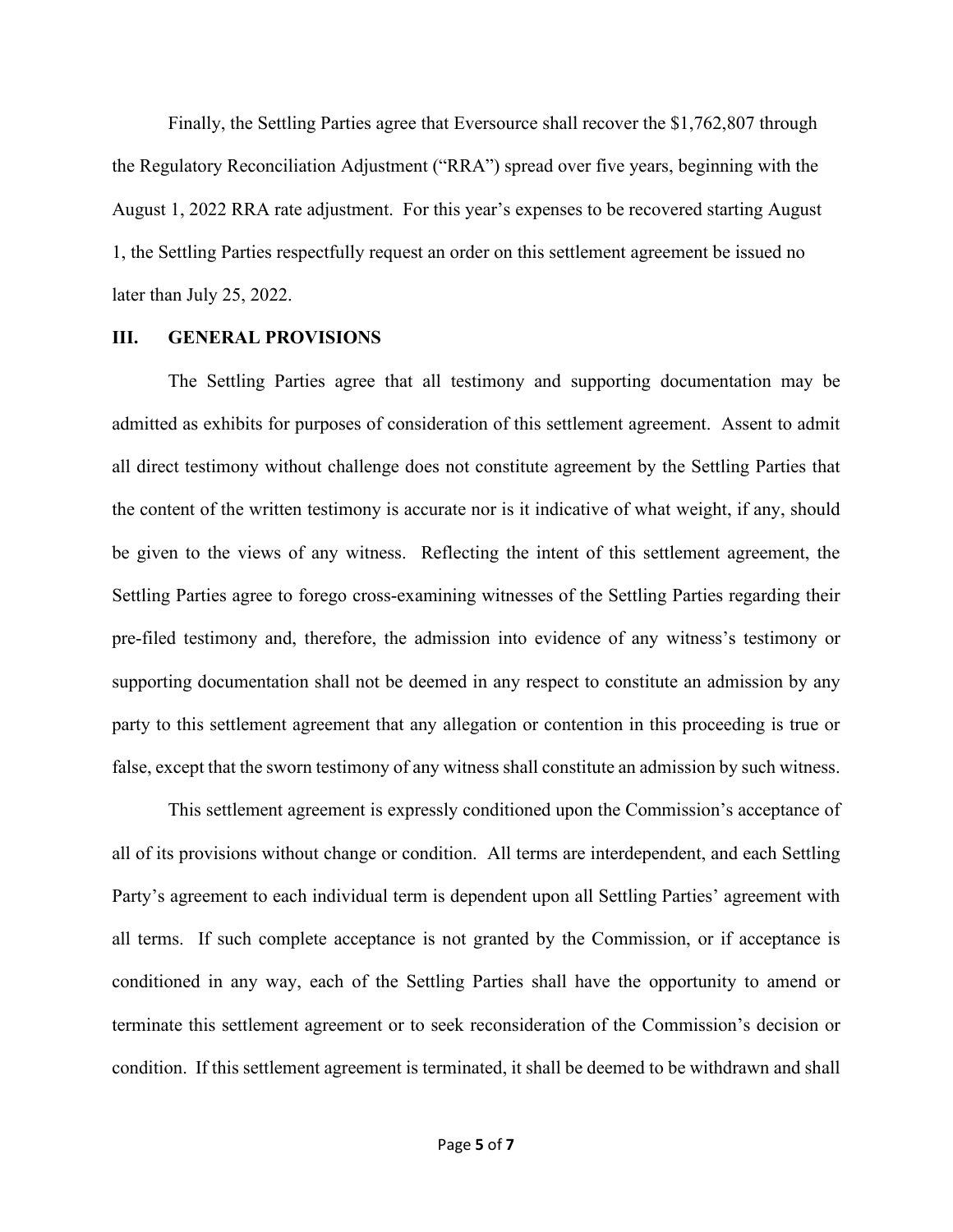be null and void and without effect and shall not constitute any part of the record in this proceeding nor be used for any other purpose. The Settling Parties recommend approval of this settlement agreement before the Commission. The Settling Parties also agree that they shall not oppose this settlement agreement before any regulatory agencies or courts before which this matter is brought but shall take all such action as is necessary to secure approval and implementation of the provisions consistent with settlement agreement.

The Commission's acceptance of this settlement agreement does not constitute continuing approval of or precedent regarding any particular issue under this docket, but such acceptance does constitute a determination that this settlement agreement and all provisions are just and reasonable. All discussions leading to and resulting in this settlement agreement have been conducted with the understanding that all offers of settlement and discussion relating to these terms are and shall be protected and treated as privileged, and shall be so without prejudice to the position of any party or participant representing any such offer or participating in any such discussion, and are not to be used in any manner in connection with this proceeding, any further proceeding or otherwise.

This Agreement may be executed by facsimile or electronically and in multiple counterparts, each of which shall be deemed to be an original, and all of which, taken together, shall constitute one agreement binding on all Settling Parties.